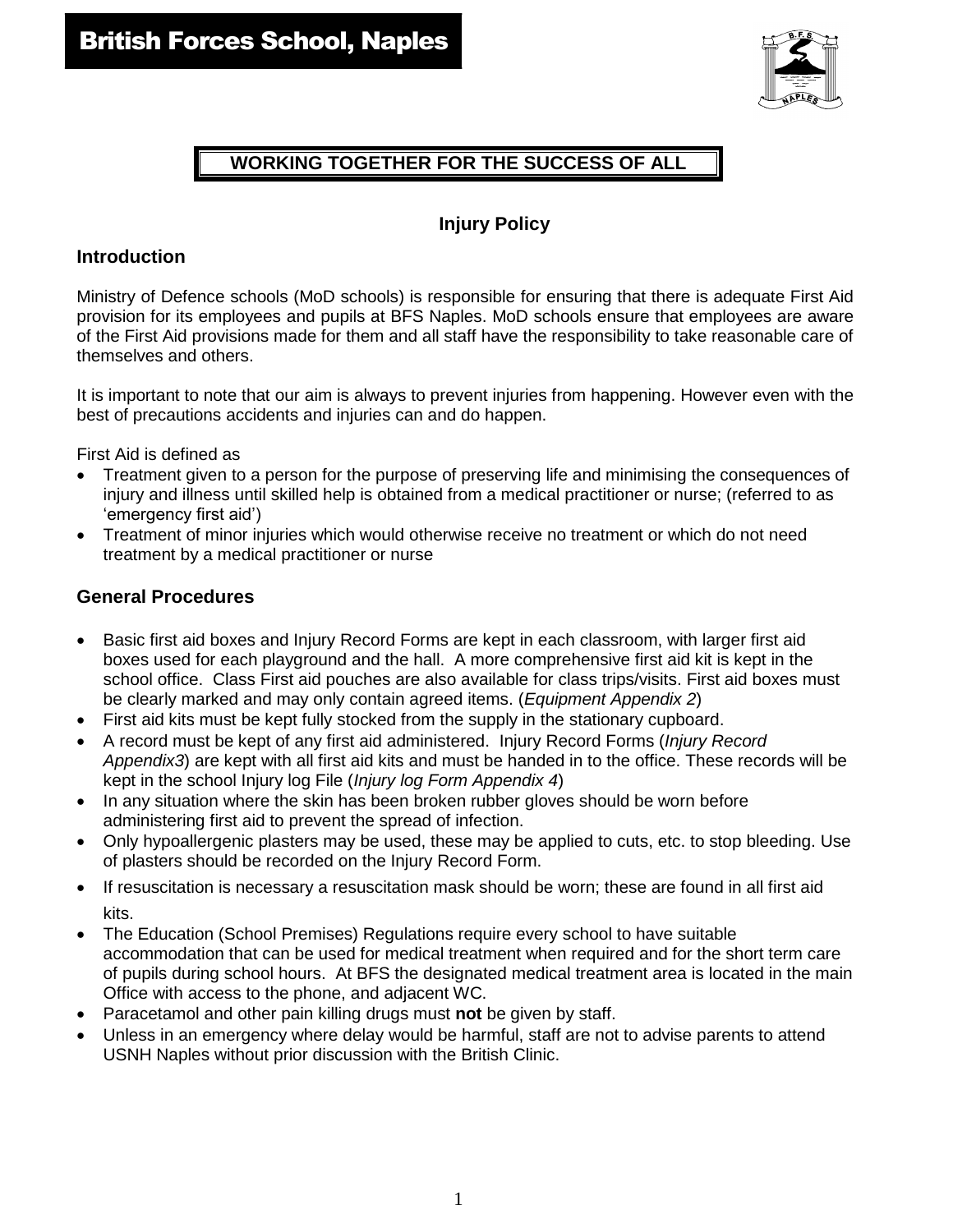## **Injuries to children**

The first member of staff who is witness to or is alerted to an injury makes an initial assessment as to whether or not treatment is required. ALL INJURIES TO ANY PART OF THE HEAD (INCLUDING FACE, EARS, BACK OF HEAD ETC. MUST BE TREATED BY A FIRST AIDER.

## **Minor injury** (e.g. grazed knee, elbow or hand etc.)

- 1. The first member of staff to witness / or who is alerted to an injury should complete the Injury Record Form. Injury Record Forms are kept with each First Aid Kit.
- 2. The injured child should be sent to the School Office accompanied either by an adult or if appropriate another child with the completed Injury Record Form. Ensuring that classroom / playground supervision is not compromised.
- 3. A designated First Aider in the School Office will read the information on the Injury Record Form, assess the injury and treat as required
- 4. Where treatment is given, the Designated First Aider will record this on the Injury Record Form, complete the appropriate parent notification letter (*Parent notification letters appendix 5a and 5b*) where the minor injury requires further monitoring, inform the class teacher ensuring that the class teacher has the parent notification letter for the child to take home that day.
- 5. In the case of a head injury (eg a bump to the head), the child will also be given a head injury sticker (*Head injury sticker Appendix 6*) 'I have hurt my head today' with date to alert staff to monitor child for signs of concussion
- 6. Parents will be informed on the same day where the minor injury requires further monitoring. Office Staff will make at least 3 attempts to contact parents by phone / in person. The completed parent notification letter will also go home that day. Staff will not advise parents to attend USNH Naples without prior discussion with the British Clinic.
- 7. Where the injury is as a result of an incident IAW the School Behaviour Policy the procedure for Serious Incidents should be followed by the first member of staff to witness / is alerted to the injury in an accurate and timely manner.
- 8. Office Staff will up-date the School Injury log located in the School Office and file the Injury Record Form and notify MoD schools HQ as necessary.

**Serious injury** (non life threatening e.g suspected fractured arm, falling from height etc.)

- 1. A designated first aider should be summoned to the scene of the injury
- 2. All other children will be moved to another area as necessary to ensure they are safe and supervised
- 3. The designated first aider will administer treatment as appropriate (eg to stem the flow of blood) and assess whether medical advice needs to be immediately sought from British Clinic / the parent/s of the injured child should be informed of the injury immediately. If there is any doubt about the nature or severity of an injury, the advice of the British Clinic and parents should be sought as to the course of action to be taken. **Staff are not to advise parents to attend USNH Naples without prior discussion with the British Clinic, unless in an emergency where delay would be harmful.**
- 4. The Headteacher (or Assistant Headteacher in the absence of the Headteacher) should be informed of any serious injury immediately
- 5. Then all the steps 4 8 from Minor Injury will be followed as appropriate

**Emergency** (A life threatening injury that requires immediate medical attention)

- 1. A designated first aider should be summoned to the scene of the injury to carry out emergency first aid.
- 2. An ambulance should be summoned (call 118) and the parents informed. In these circumstances the designated first aider or other member of staff (ideally an Italian speaker) must accompany anyone under the age of 18 in the ambulance unless a parent of the injured child travels in the ambulance with the child.
- 3. Contact the British Clinic to advise them of the emergency, and any known information re destination hospital / any requirement for an Italian speaker etc.
- 4. The Headteacher (or Assistant Headteacher in the absence of the Headteacher) should be informed of any serious injury immediately
- 5. All other children will be moved to another area as necessary to ensure they are safe and supervised
- 6. Then all the steps 4 8 from Minor Injury will be followed as appropriate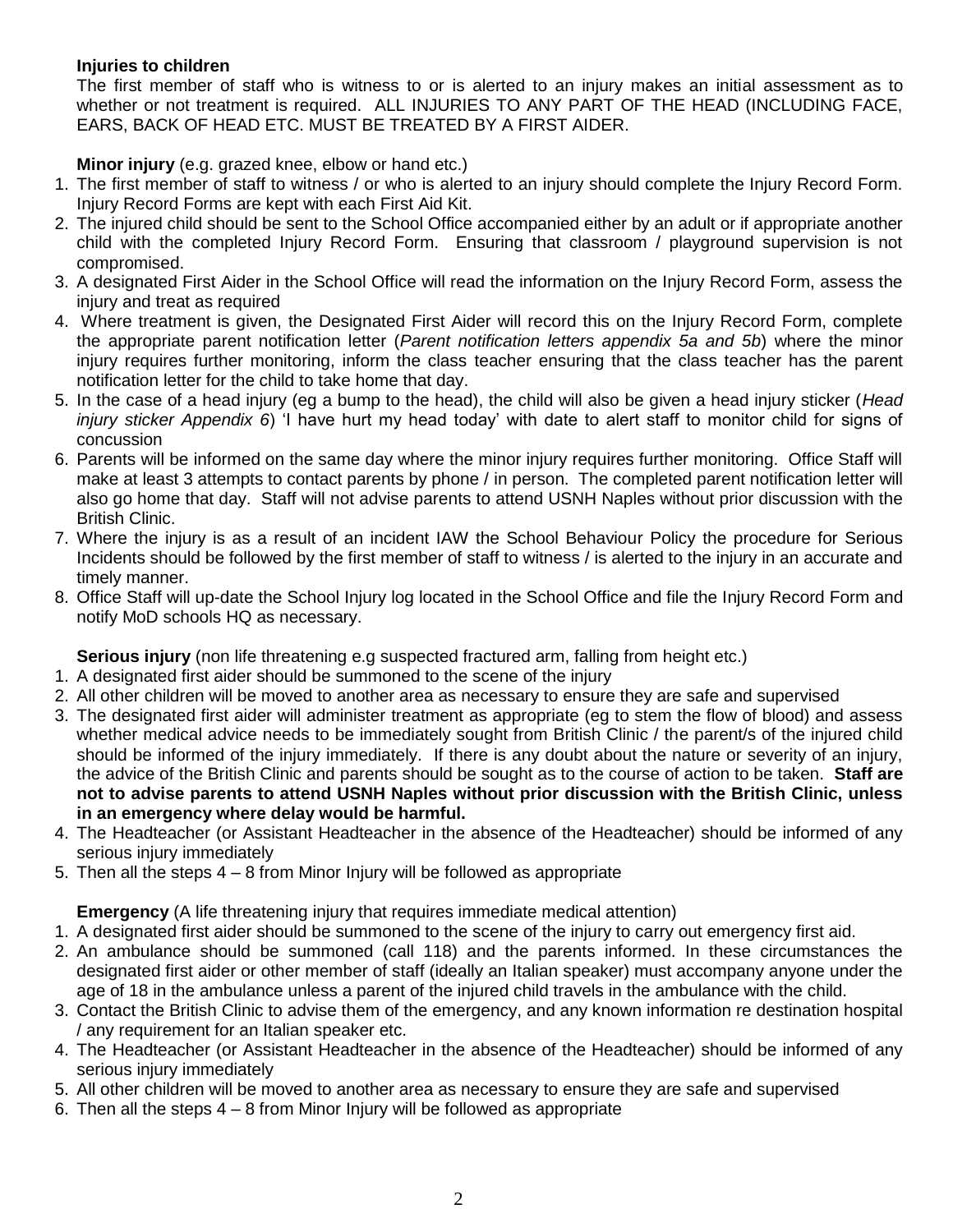### **Injuries to Staff Member, Volunteers or Visitors**

In the event of an injury occurring to a staff member, volunteer or visitor while at school the following procedures will be followed:

The first member of staff who is witness to / who is alerted to an injury makes an initial assessment as to whether or not treatment is required. ALL INJURIES TO ANY PART OF THE HEAD (INCLUDING FACE, EARS, BACK OF HEAD ETC. MUST BE TREATED BY A FIRST AIDER.

## **Minor Injury**

- 1. The adult with the minor injury is accompanied to / sent to the School Office as appropriate
- 2. The adult with the minor injury agrees the relevant first aid treatment with the designated first aid trained member of staff in the School Office and either the injured adult self-administers this or allows the designated first aider to administer appropriate first aid.
- 3. An Injury Record Form is completed by the designated first aid trained member of staff in the School Office.

## **Serious injury**

- 1. A designated first aider should either be summoned to the scene of the injury, or the person involved in the injury is taken to the School Office.
- 2. Children in the proximity will be moved to another area as necessary to ensure they are safe and supervised
- 3. A designated first aider will need to assess whether medical advice is immediately sought from British Clinic and administer treatment as appropriate. **Staff are not to advise injured adults to attend USNH Naples without prior discussion with the British Clinic, unless in an emergency where delay would be harmful**
- 4. An Injury Record Form is completed by the designated first aid trained member of staff in the School Office.
- 5. Office Staff will up-date the School Injury log located in the School Office and file the Injury Record Form and notify MoD schools HQ as necessary.
- 6. The Headteacher (or Assistant Headteacher in the absence of the Headteacher) should be informed of any serious injury immediately

**Emergency** (A life threatening injury that requires immediate medical attention)

- 1. A designated first aider should be summoned to the scene of the injury to carry out emergency first aid.
- 2. An ambulance (call 118) should be summoned and any known next of kin should be contacted immediately.
- 3. The designated first aider or other member of staff (ideally an Italian speaker) must accompany the injured person in the ambulance unless the next of kin travels in the ambulance with the injured person.
- 4. Contact the British Clinic to advise them of the emergency, and any known information re destination hospital / any requirement for an Italian speaker etc.
- 5. The Headteacher (or Assistant Headteacher in the absence of the Headteacher) should be informed of any serious injury immediately

Following a Serious / Emergency injury to an adult or child the Headteacher will consider whether the injury highlights any actual or potential weaknesses in the policies, procedures, environment, resources etc. Appropriate adjustments will be made where necessary.

### **The Injury Procedure is summarised at Appendix 1 to be placed on strategic notice boards in the Staff Room, School Office, Classrooms and FS Setting.**

### **Reporting an Injury after the event**

There may be occasions where an injury is reported to a member of staff by a child and / or parent after the event e.g. that one child was hurt when struck by another child in the playground. Such injuries should be taken seriously and the member of staff should follow the Injury Procedure outlined in this policy in an accurate and timely manner as soon after the alleged injury is reported.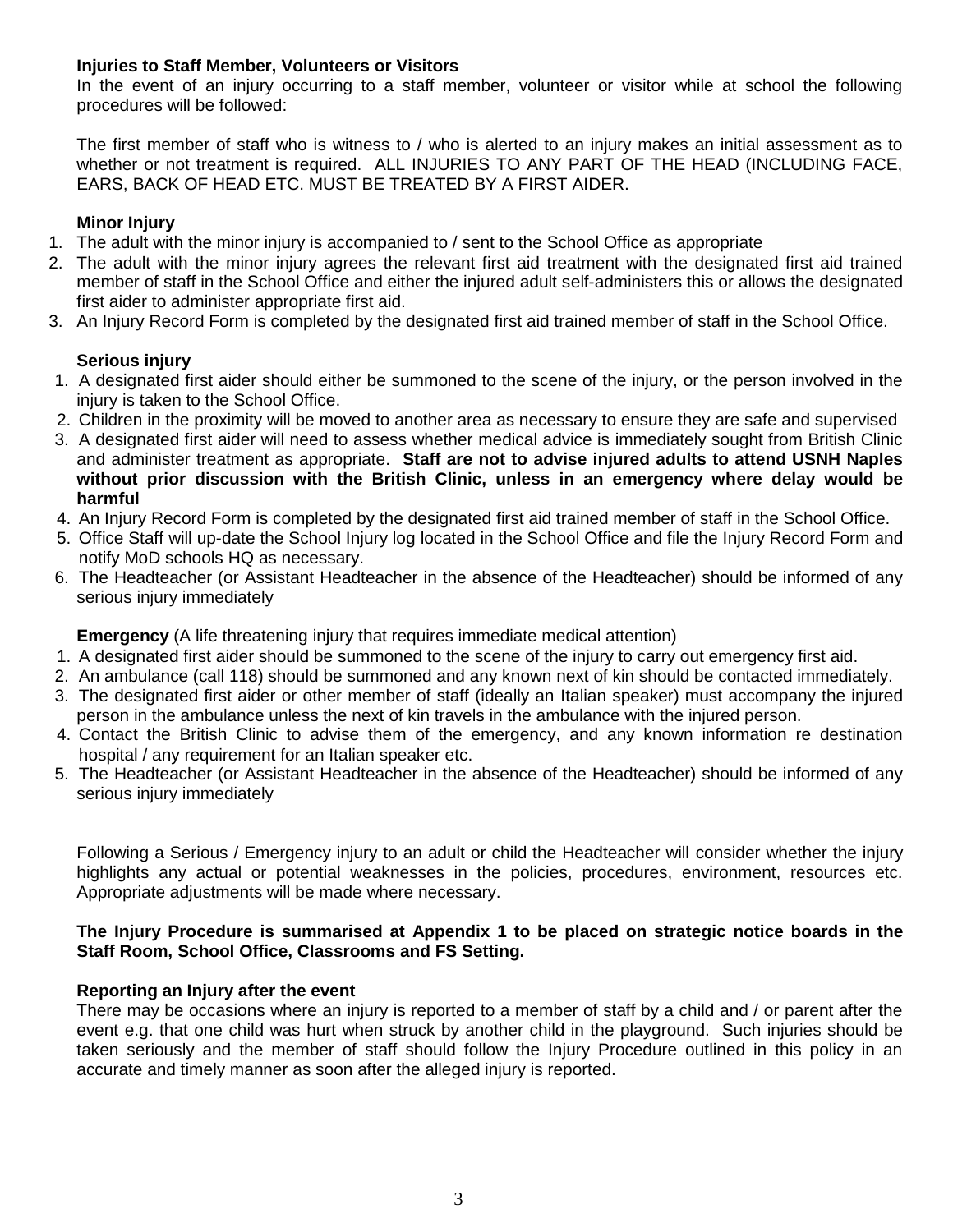## **Training**

The majority of Staff are trained in basic first aid and are able and responsible for administering basic first aid should the need arise. Key staff are also trained in paediatric first aid. A full list of Designated first Aiders/First Responders is displayed in the school Reception, Staff room and Office.

#### **Injuries whilst on Class Visits**

The teacher in charge of any school trip must consider the safety of the children above all else and assess the risk as part of the Risk Assessment prior to the visit IAW the MoD schools Policy, Procedures and Guidance for Outdoor Education and School Off-site Visits

Class visits broadly fall into two categories:

- Day visits
- Residential visits

#### **Day Visits**

The same procedures, in terms of administering first aid, should be followed as they would be if the injury had occurred in school. The teacher in charge should of course take advantage of any first aid expertise and/or facilities available at the visit site as appropriate. If a serious injury occurs the teacher in charge must make an assessment at the time, taking appropriate advice from others, as to the course of action. If an ambulance is summoned the school should be informed at the earliest possible opportunity so that parents can be told. (See MoD schools Policy, Procedures and Guidance for Outdoor Education and School Off-site Visits)

#### **Residential Visits**

A medical form should be completed by parents before any residential trip takes place informing the school of any medical condition that a child may suffer from. The form should also give the teacher in charge discretion to administer medicine should it become necessary during the trip (See MoD schools Policy, Procedures and Guidance for Outdoor Education and School Off-site Visits)

#### **Care of equipment**

The contents of first aid kits must be checked at least monthly to ensure the contents are available and in date. To aid this procedure there is a checklist inside every first aid box and a check box for signing on the outside of the case. (Appendix 7)

Class First Aid Kits – checked by class LSA Office, Specialist teaching rooms and hall – checked by Office Staff

#### **Review and Monitoring**

This revised draft policy will be implemented from September 2013 with an interim review in October 2013 after which it will become policy and reviewed at least annually thereafter.

Date Draft Policy implemented: September 2013 Draft Policy Reviewed: October 2013 to become policy then annually thereafter

Last Review: September 2018

Ratified by SGC Autumn Term meeting 2015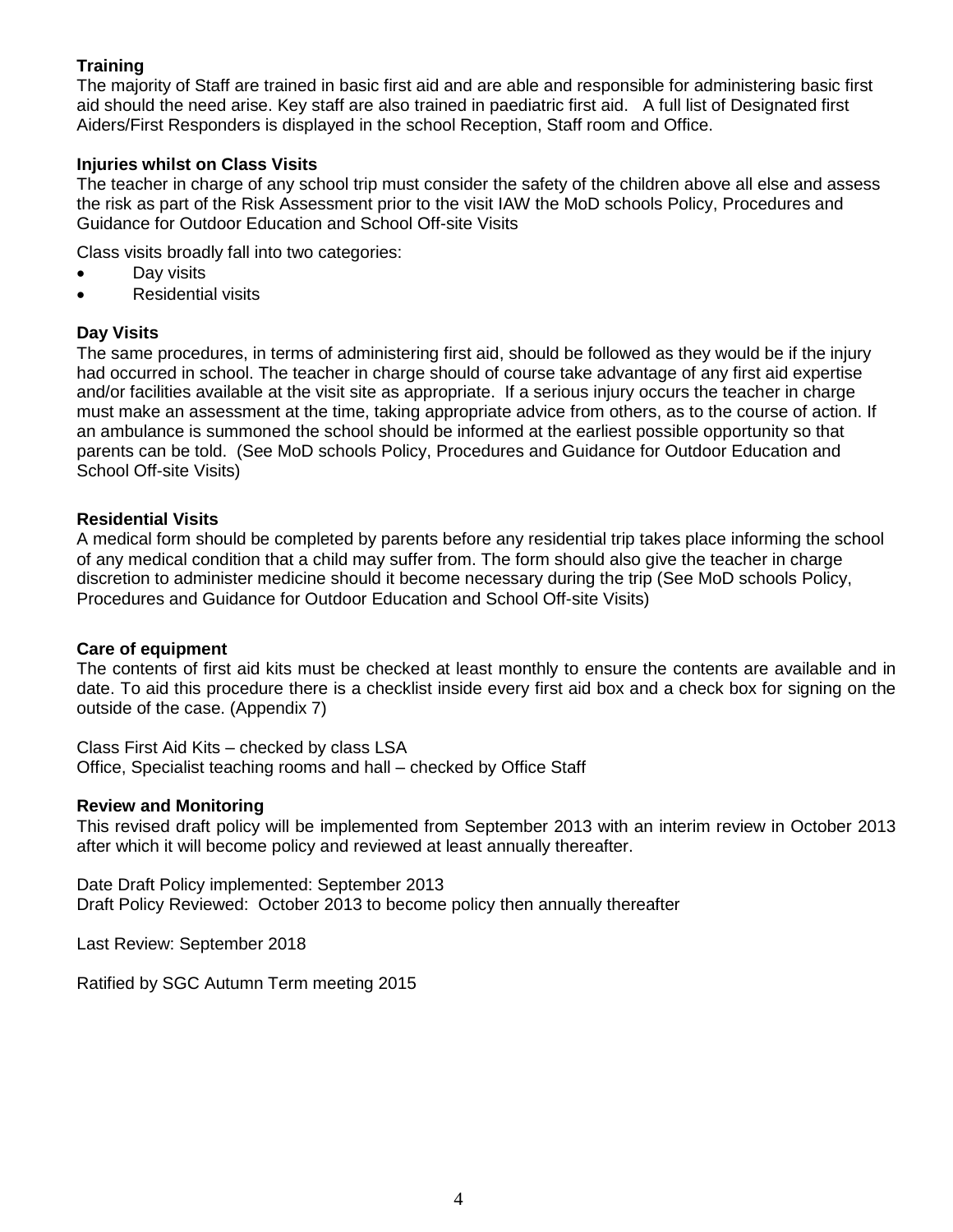

5 **discussion with the British ClinicNote: In all cases, unless in an emergency where delay would be harmful, staff are not to advise parents to attend USNH Naples without prior**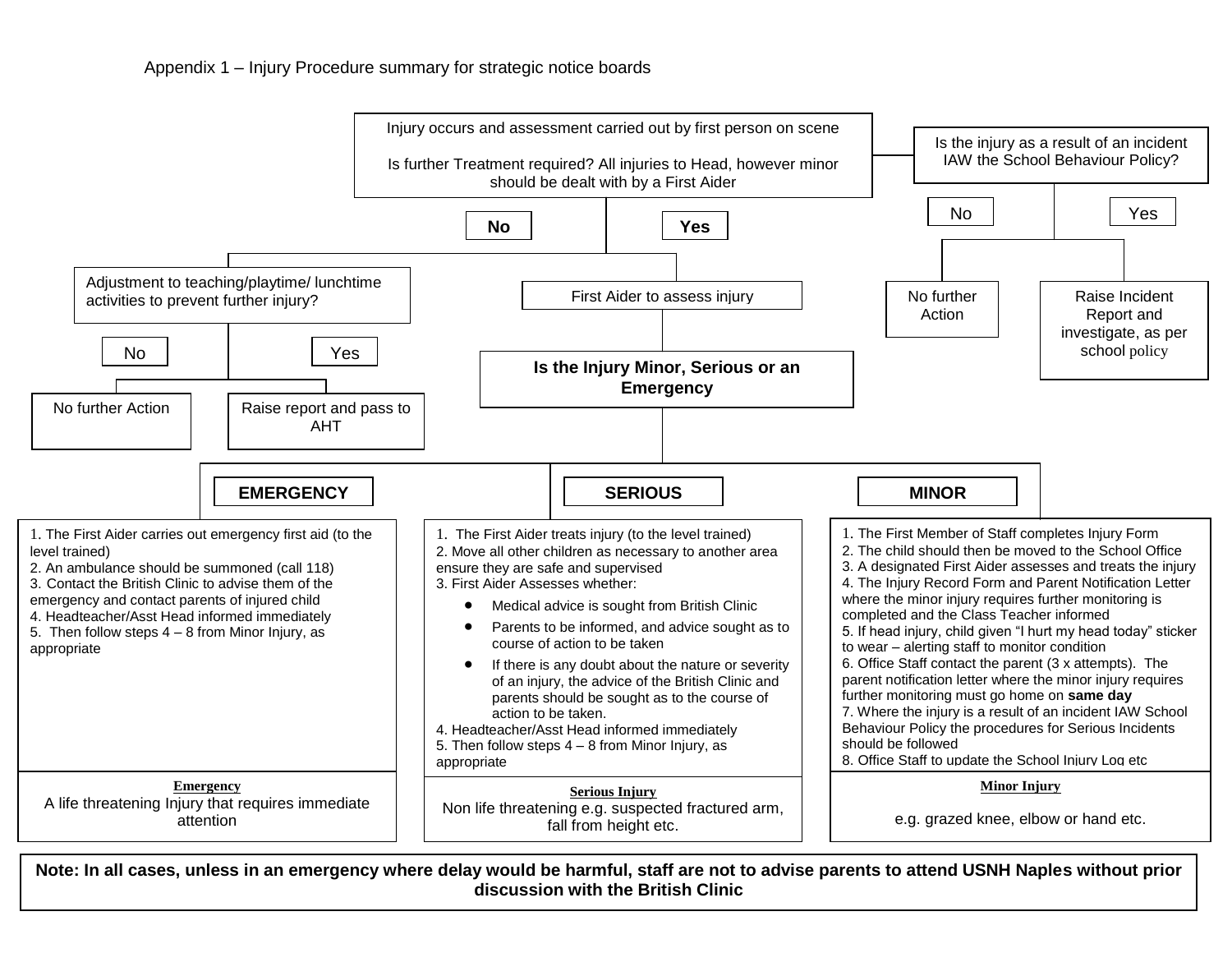## Appendix 2 – Equipment

The minimal contents of BFS Naples First Aid Kits should be as follows:

- 1. A leaflet giving general advice on First Aid.
- 2. Sterile low adhesive dressings in assorted sizes. (5cm x 5cm & 7.5cm x 7.5cm)
- 3. Assortment of plasters
- 4. Microporous Adhesive tape
- 5. Two sterile eye pads with attachments.
- 6. Two individually wrapped triangular bandages.
- 7. Two medium sized (12cm x 12cm approx.) individually wrapped sterile unmedicated wound dressings.
- 8. Two large sized (18 cm x 18 cm approx). individually wrapped sterile unmedicated wound dressings.
- 9. Saline water or sterile normal saline solution (when no mains water is at hand)
- 10.Disposable gloves (Latex Free).
- 11.Air Flo

## Location of First Aid Kits

First Aid Kits are positioned in the following locations:

- 1. School Office
- 2. Foundation Kitchen
- 3. Food Tech Room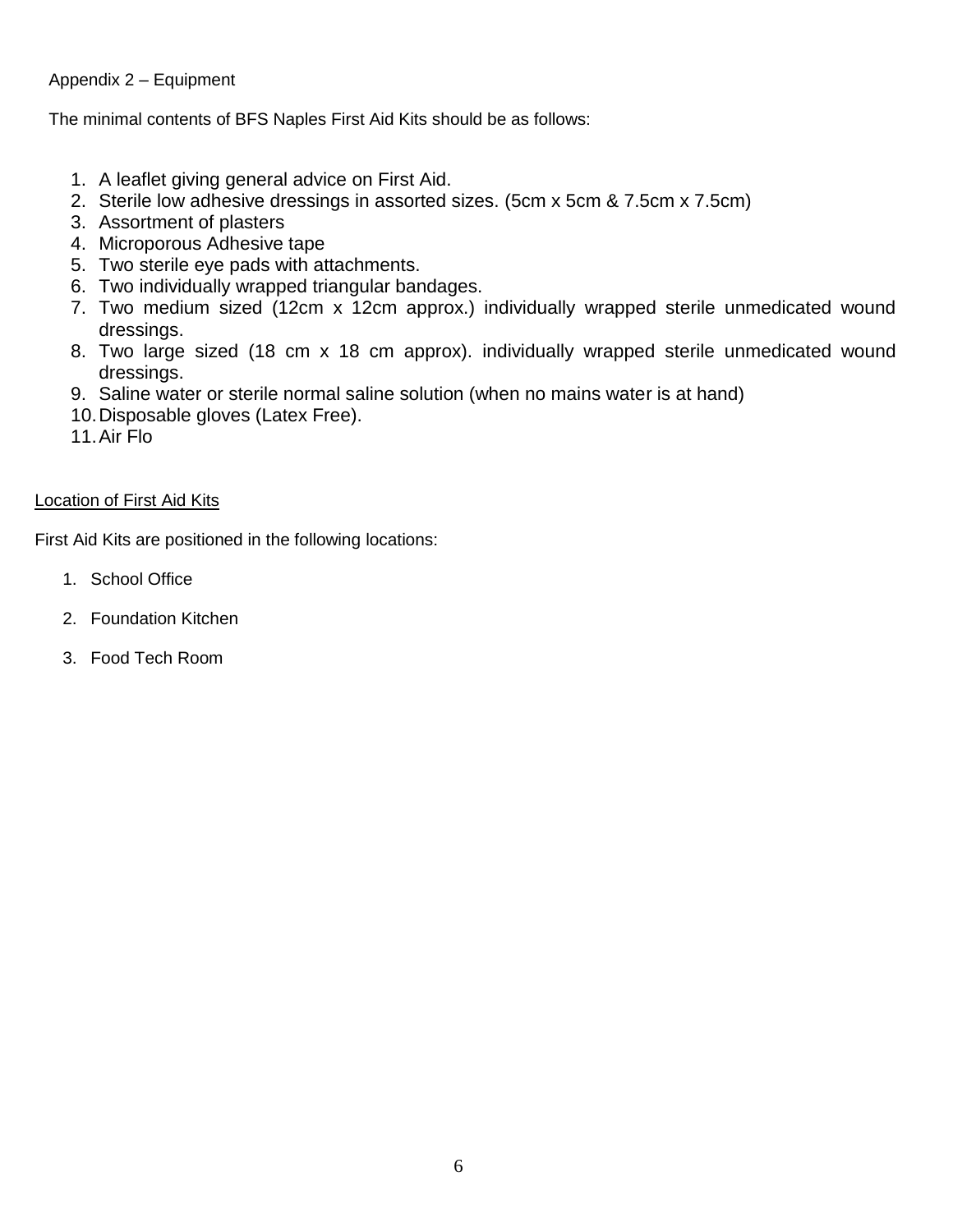**BFS Injury Record** 

| Name of injured Child / Adult                                    |                                 |
|------------------------------------------------------------------|---------------------------------|
| Date of injury                                                   |                                 |
| <b>Time of injury</b>                                            |                                 |
| Where did injury occur? (location)                               |                                 |
| Name of initial staff member who<br>dealt with injury            | Name:<br>Signature<br>          |
|                                                                  | Date:                           |
| <b>Description/ what happened</b>                                |                                 |
| <b>Details of injury</b>                                         |                                 |
| <b>Witnessed by</b>                                              |                                 |
| Serious Incident report completed<br><b>IAW Behaviour policy</b> | yes / no                        |
| <b>Treatment given</b>                                           |                                 |
| <b>Designated First Aider</b>                                    | Name:<br>Signature<br>.         |
| <b>Parents contacted/response</b>                                | Date:                           |
| <b>Class teacher informed of</b><br>injury                       | Name:<br>Signature<br><br>Date: |

**Completed Forms are to be handed to the Office to file in the School Injury Log as soon as possible after the injury**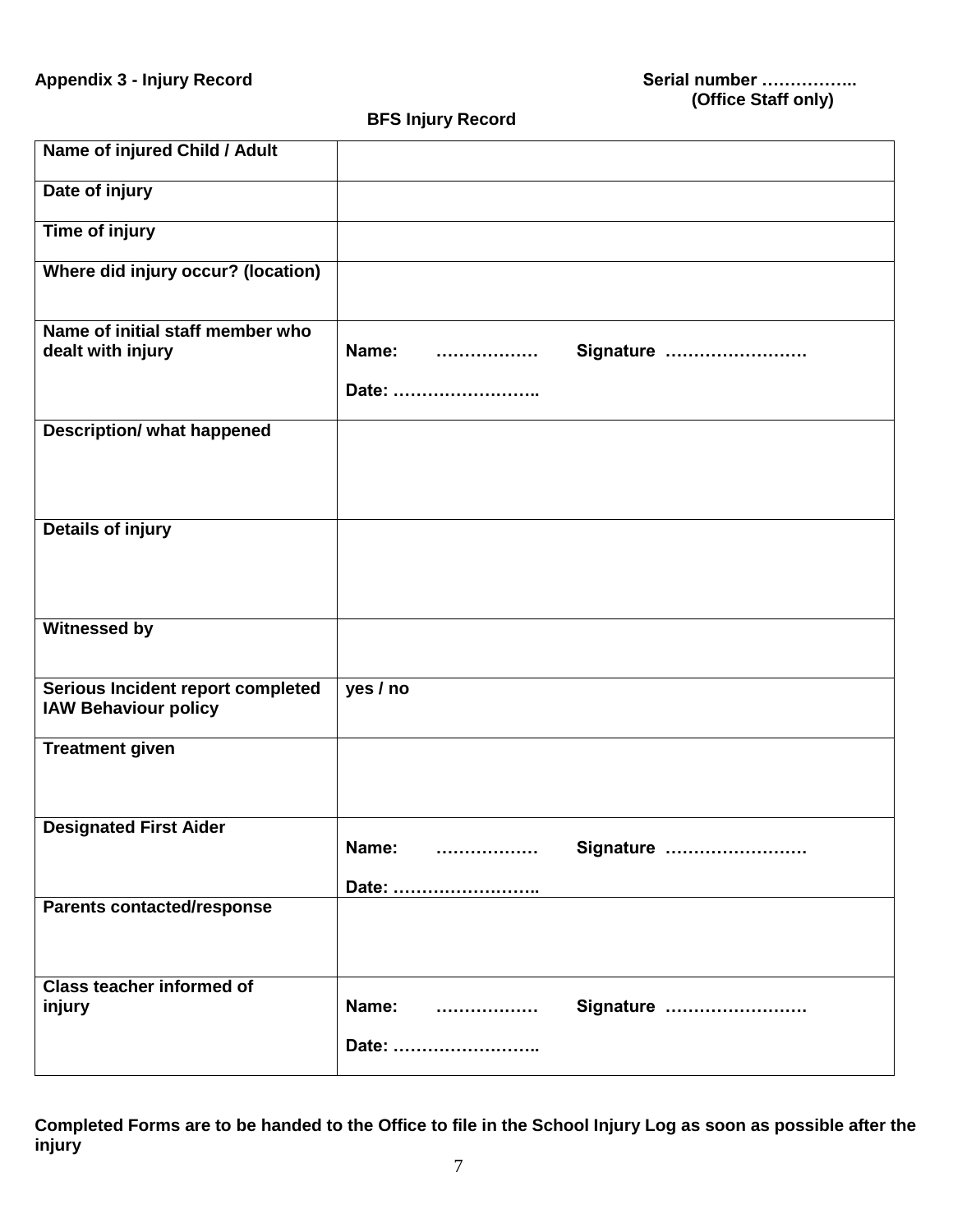| <b>SERIAL</b><br><b>NO</b> | <b>DATE</b> | <b>NAME</b> | <b>INJURY/ OCCURENCE</b> | <b>TREATMENT</b> | <b>FURTHER</b><br><b>TREATMENT?</b><br><b>EG MED</b><br><b>CENTRE</b> | <b>PARENT</b><br><b>INFORMED</b> | <b>SIGNATURE OF</b><br><b>FIRST AIDER</b> |
|----------------------------|-------------|-------------|--------------------------|------------------|-----------------------------------------------------------------------|----------------------------------|-------------------------------------------|
|                            |             |             |                          |                  |                                                                       |                                  |                                           |
|                            |             |             |                          |                  |                                                                       |                                  |                                           |
|                            |             |             |                          |                  |                                                                       |                                  |                                           |
|                            |             |             |                          |                  |                                                                       |                                  |                                           |
|                            |             |             |                          |                  |                                                                       |                                  |                                           |
|                            |             |             |                          |                  |                                                                       |                                  |                                           |
|                            |             |             |                          |                  |                                                                       |                                  |                                           |
|                            |             |             |                          |                  |                                                                       |                                  |                                           |
|                            |             |             |                          |                  |                                                                       |                                  |                                           |
|                            |             |             |                          |                  |                                                                       |                                  |                                           |
|                            |             |             |                          |                  |                                                                       |                                  |                                           |
|                            |             |             |                          |                  |                                                                       |                                  |                                           |
|                            |             |             |                          |                  |                                                                       |                                  |                                           |
|                            |             |             |                          |                  |                                                                       |                                  |                                           |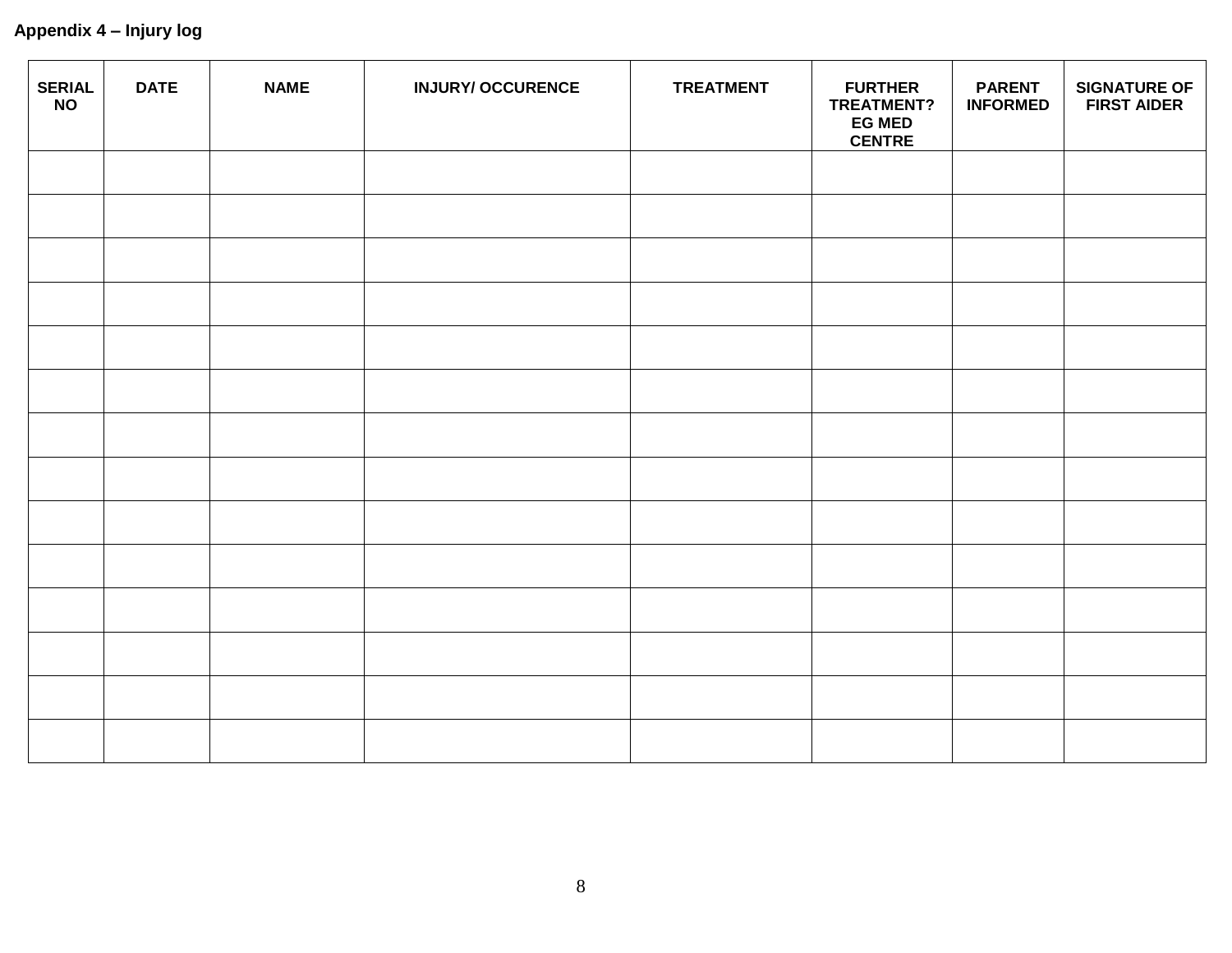

#### **BRITISH FORCES SCHOOL NAPLES AJFC HQ NAPLES, BFPO 8 Tel: (0039) 081 839 55 111 Fax: (0039) 081 839 55 118 Email: Naples.school@modschools.org HEADTEACHER: Mrs R Robinson**

Date:

Time:

Dear Parents

Your child ………………………………. ……… unfortunately received the following head injury today:

……………………………………………………………………………………………………………………..

Basic first aid was administered to your child as discussed with you by phone / in person:

 $\mathcal{L}^{\text{max}}_{\text{max}}$ 

The initial assessment concluded that the injury did not prevent your child staying at school. Your child was given a 'I have hurt my head' sticker to ensure that wider staff were alerted to this injury and continued to monitor for signs of concussion.

Please look out for signs of concussion. The symptoms of concussion may include:

- Headaches,
- Dizziness
- Nausea
- Vision disturbance
- Poor balance
- Confusion
- Memory loss or difficulty remembering things
- Poor concentration
- Tiredness

If you have any concerns regarding your child's condition, please contact the British Clinic. Unless an emergency where delay would be harmful, parents are advised not to attend USNH Naples without prior discussion with the British Clinic. Please advise the School Business Manager as soon as possible if further medical assistance is sought as this injury has to be reported to MOD Schools HQ.

Yours sincerely

BFS Naples

| Phone call to | Made by:     |
|---------------|--------------|
| parent        |              |
| Time          | successful / |
|               | unsuccessful |
| Time          | successful / |
|               | unsuccessful |
| Time          | successful / |
|               | unsuccessful |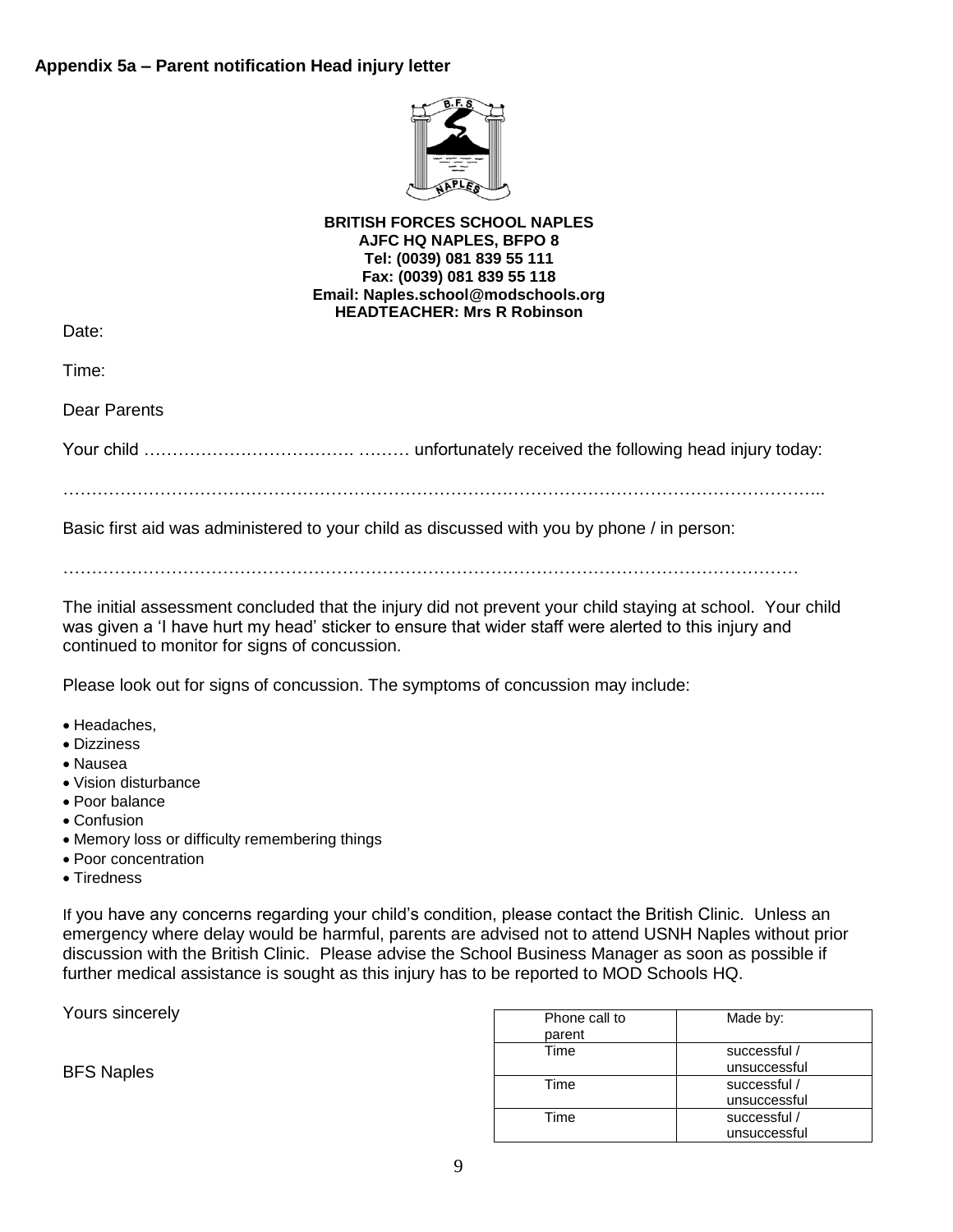**Appendix 5b Parent notification other injury receiving First Aid letter**



# **BRITISH FORCES SCHOOL NAPLES AJFC HQ NAPLES, BFPO 8 Tel: (0039) 081 839 55 111 Fax: (0039) 081 839 55 118 Email: Naples.school@modschools.org HEADTEACHER: Mrs H Jones B.A.(Hons), M.A.**

Date:

Time:

Dear Parents

Your child ………………………………. unfortunately received the following injury today:

……………………………………………………………………………………………………………………….

Basic first aid was administered to your child as discussed with you by phone / in person:

…………………………………………………………………………………………………………………

The initial assessment concluded that the injury did not prevent your child staying at school. If your child should complain of any discomfort or pain and/or you have any concerns regarding your child's condition, please contact the British Clinic. Unless an emergency where delay would be harmful, parents are advised not to attend USNH Naples without prior discussion with the British Clinic.

Please advise the School Business Manager as soon as possible if further medical assistance is sought as this will be reported to MoD schools HQ.

Yours sincerely

BFS Naples

| Phone call to<br>parent | Made by:                  |
|-------------------------|---------------------------|
| Time                    | successful / unsuccessful |
| Time                    | successful / unsuccessful |
| .ime                    | successful / unsuccessful |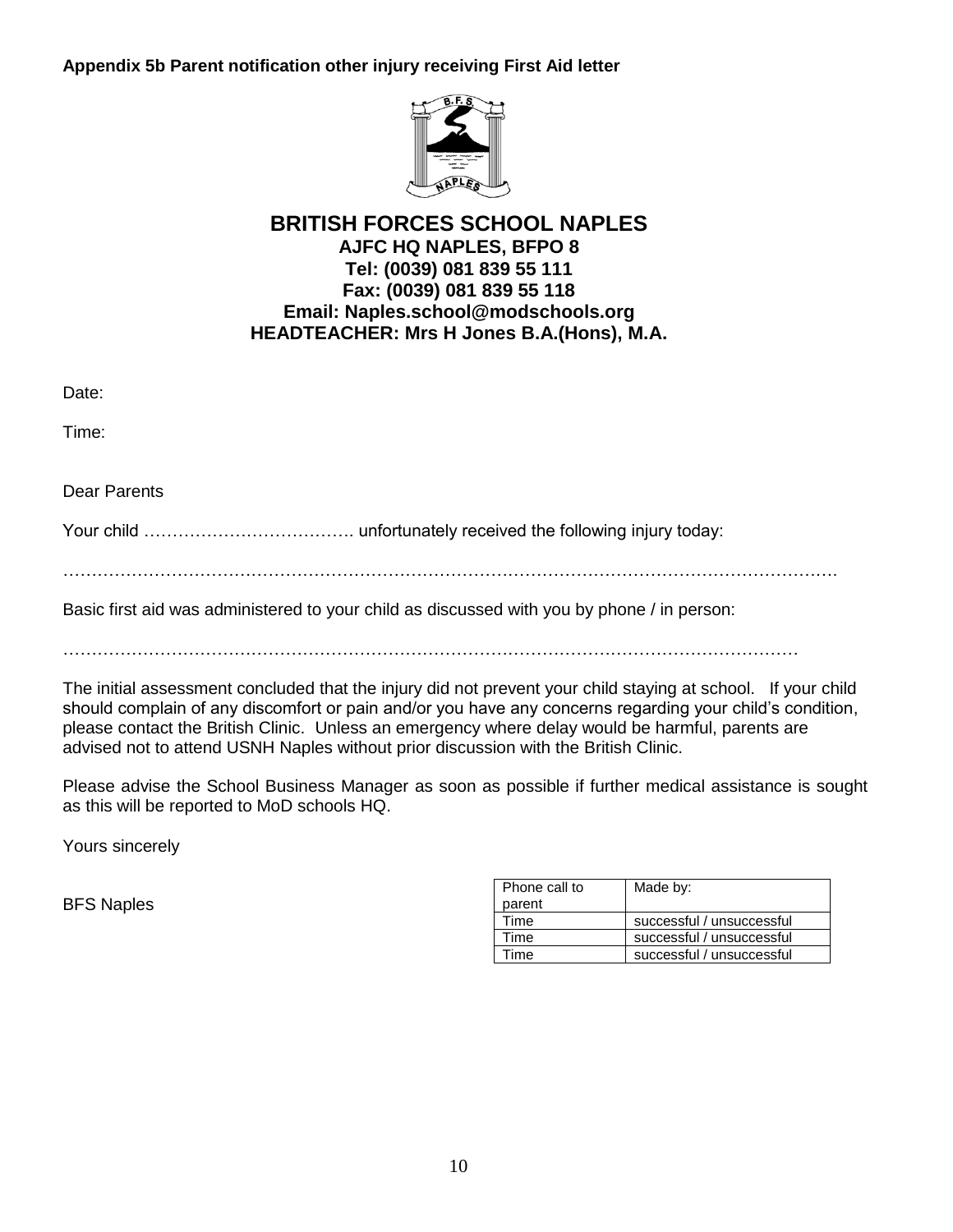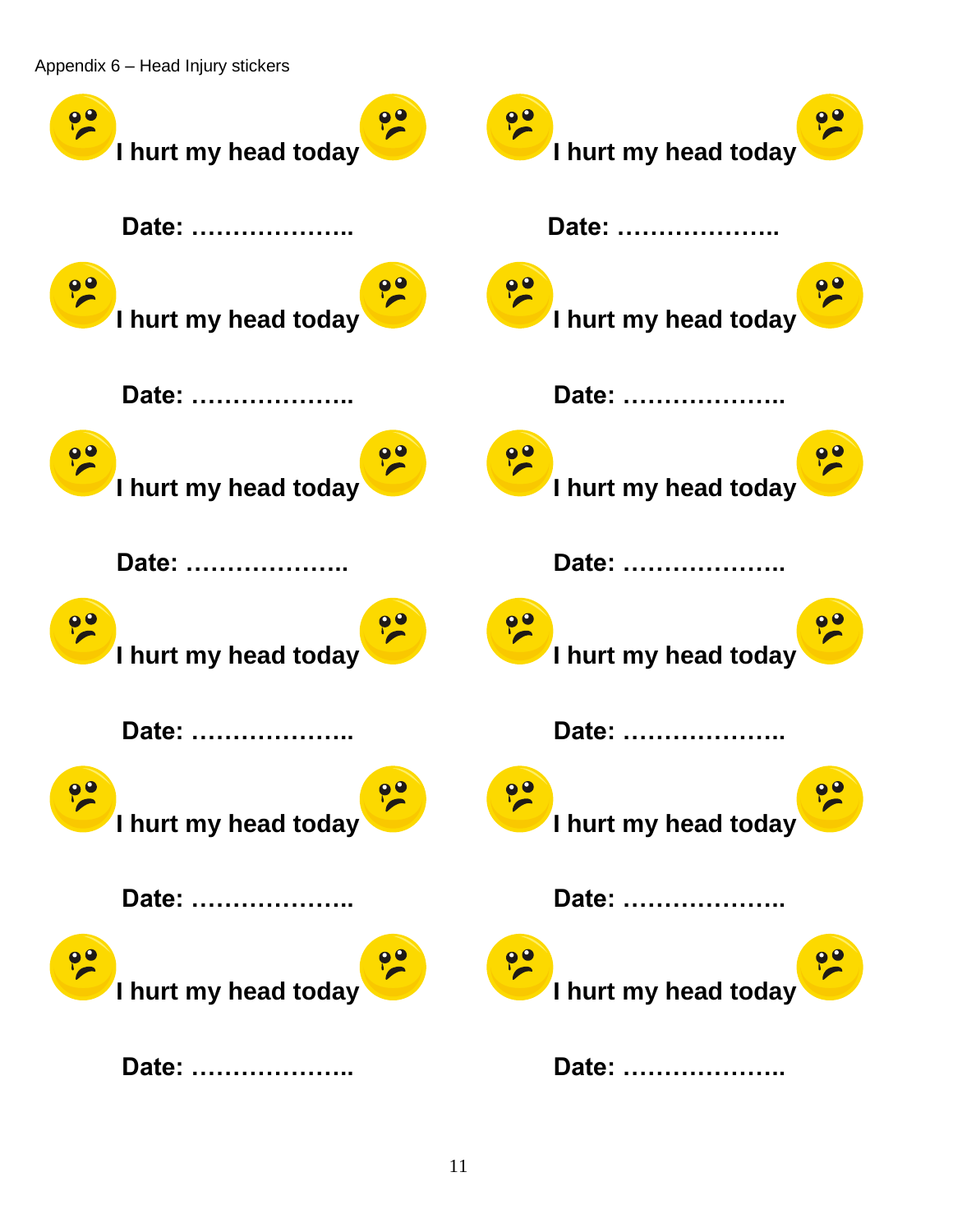Appendix 7a Check list for First Aid Kits

## **BFS NAPLES – MONTHLY INSPECTIONS OF FIRST AID BOXES**

| <b>FIRST AID BOX NUMBER:</b> | TWDT |
|------------------------------|------|
|                              |      |

**\_\_\_\_\_\_\_\_\_\_\_\_\_\_\_\_\_\_\_\_\_\_\_\_\_\_\_\_\_\_\_\_\_\_\_\_\_\_\_\_\_\_\_\_\_\_\_\_\_\_\_\_\_\_\_\_\_\_\_\_\_\_\_\_\_\_\_\_\_\_\_\_\_\_\_\_\_\_\_\_\_\_\_\_**

| <b>LOCATION:</b> |  |
|------------------|--|
|                  |  |

| <b>Initial Fill Date:</b> |
|---------------------------|
|---------------------------|

- 1. All First Aid Boxes are to be inspected monthly to ensure that:
	- 1. Location is correct as per the building plan.
	- 2. The contents have been checked and replenished, as per the attached list:
		- A leaflet giving general advice on First Aid.
		- Sterile low adhesive dressings in assorted sizes. (5cm x 5cm & 7.5cm x 7.5cm)
		- Assortment of plasters
		- Microporous Adhesive tape
		- Two sterile eye pads with attachments.
		- Two individually wrapped triangular bandages.
		- Two medium sized (12cm x 12cm approx.) individually wrapped sterile unmedicated wound dressings.
		- Two large sized (18 cm x 18 cm approx). individually wrapped sterile unmedicated wound dressings.
		- Saline water or sterile normal saline solution (when no mains water is at hand)
		- Disposable gloves (Latex Free).
		- Air Flo
	- 2. The table below should be completed for each First Aid Box and should be reported to the School Office

| <b>Date</b><br><b>Inspected</b> | <b>Inspected By</b><br>(name) | <b>Signature</b> | <b>Comments</b><br>(Contents Replenished) |
|---------------------------------|-------------------------------|------------------|-------------------------------------------|
| (a)                             | (b)                           | (c)              | (d)                                       |
| <b>Sept</b>                     |                               |                  |                                           |
| Oct                             |                               |                  |                                           |
| <b>Nov</b>                      |                               |                  |                                           |
| <b>Dec</b>                      |                               |                  |                                           |
| Jan                             |                               |                  |                                           |
| Feb                             |                               |                  |                                           |
| Mar                             |                               |                  |                                           |
| <b>April</b>                    |                               |                  |                                           |
| <b>May</b>                      |                               |                  |                                           |
| June                            |                               |                  |                                           |
| <b>July</b>                     |                               |                  |                                           |